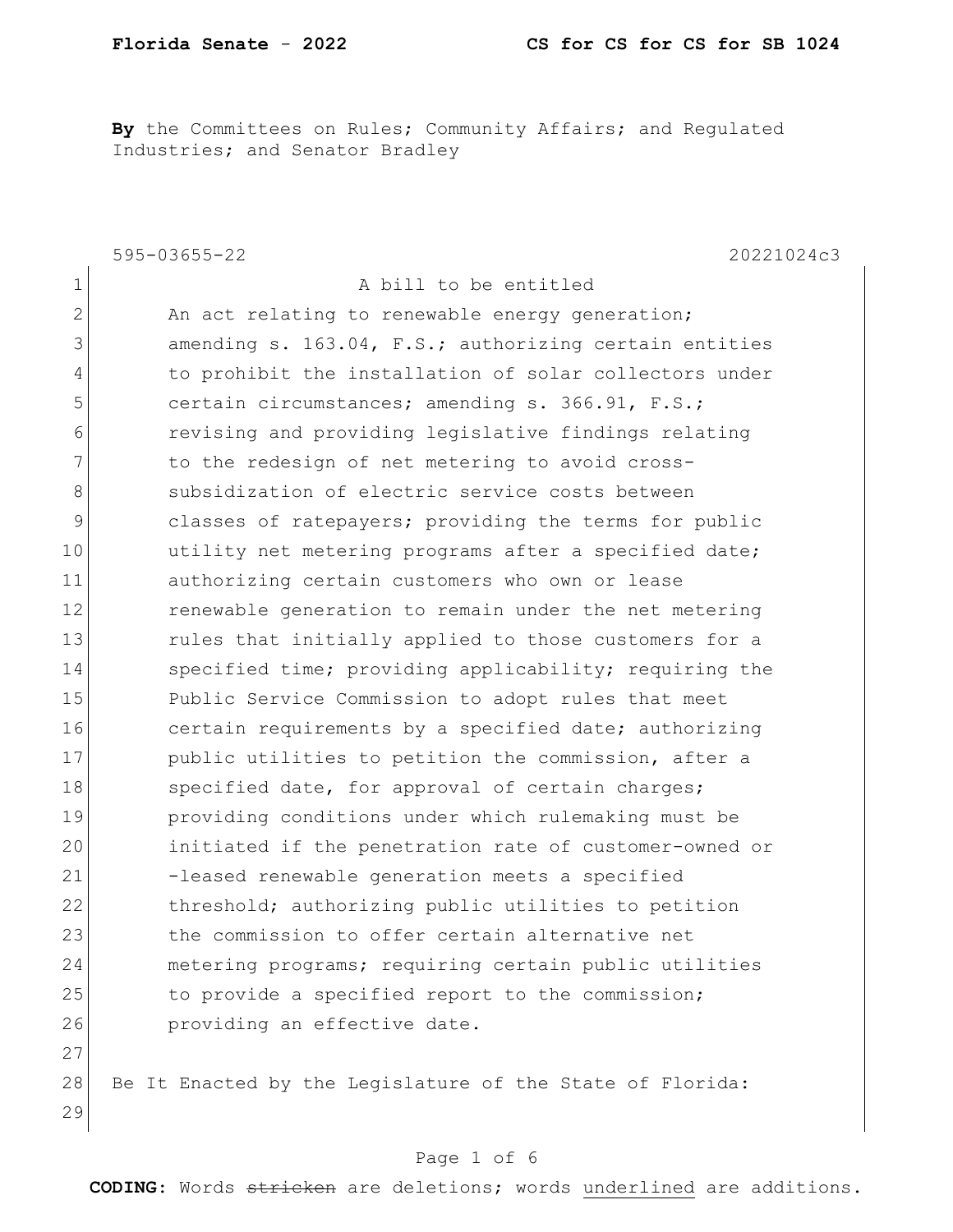595-03655-22 20221024c3 30 Section 1. Subsection (2) of section 163.04, Florida 31 Statutes, is amended to read: 32 163.04 Energy devices based on renewable resources. 33 (2) A deed restriction, covenant, declaration, or similar 34 binding agreement may not prohibit or have the effect of 35 prohibiting solar collectors, clotheslines, or other energy 36 devices based on renewable resources from being installed on 37 buildings erected on the lots or parcels covered by the deed 38 restriction, covenant, declaration, or binding agreement. A 39 property owner may not be denied permission to install solar 40 collectors or other energy devices by any entity granted the 41 power or right in any deed restriction, covenant, declaration, 42 or similar binding agreement to approve, forbid, control, or 43 direct alteration of property with respect to residential 44 dwellings and within the boundaries of a condominium unit. Such 45 entity may: 46 (a) Determine the specific location where solar collectors 47 may be installed on the roof within an orientation to the south 48 or within 45 degrees  $45^{\circ}$  east or west of due south if such 49 determination does not impair the effective operation of the 50 solar collectors; and 51 (b) Prohibit the installation of solar collectors in  $52$  locations beyond the parameters specified in paragraph (a). 53 Section 2. Subsections (1) and (5) of section 366.91, 54 Florida Statutes, are amended to read: 55 366.91 Renewable energy.-56 (1) The Legislature finds that:

57 (a) It is in the public interest to continue promote the 58 development of renewable energy resources in this state in a

#### Page 2 of 6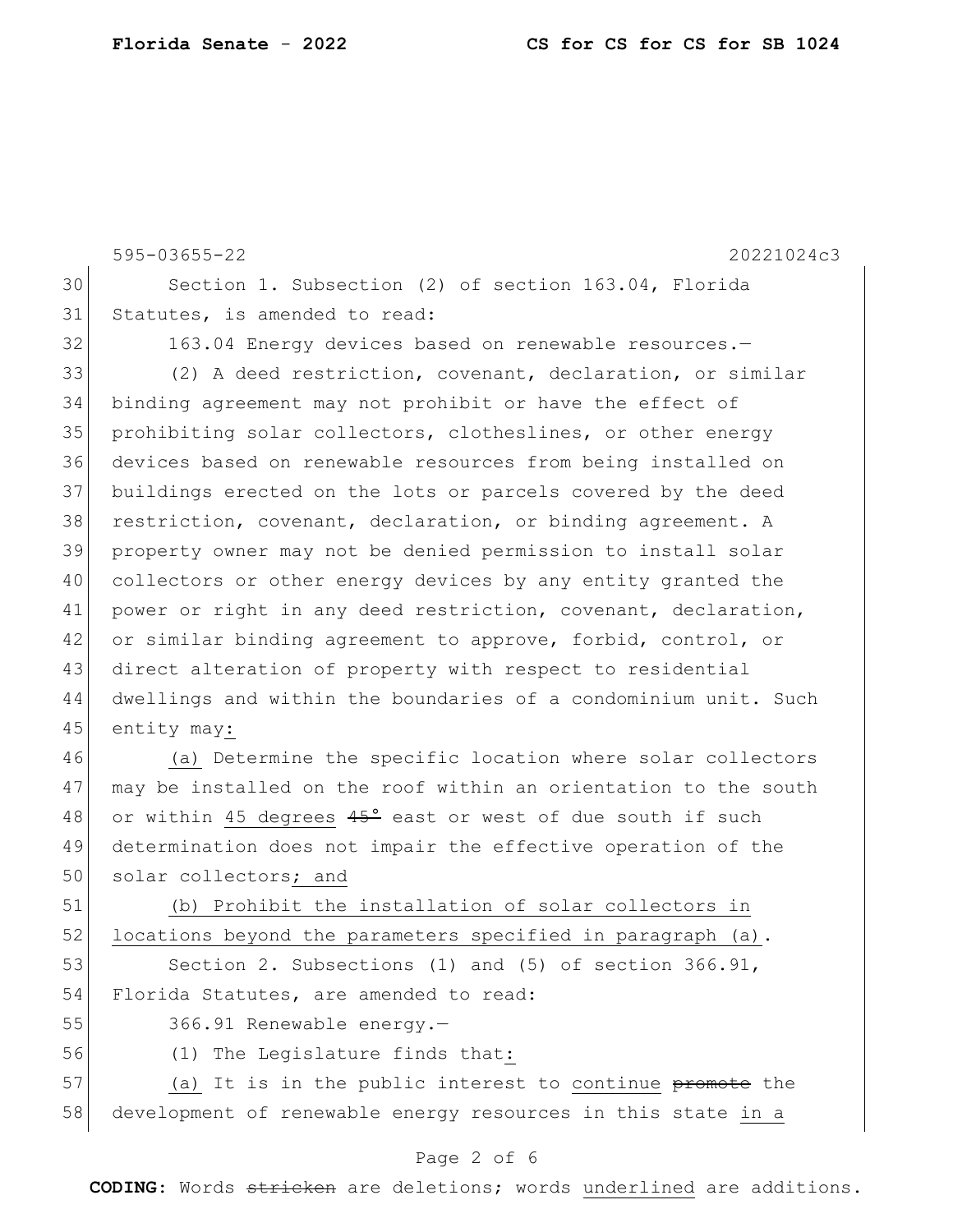595-03655-22 20221024c3 59 manner that is fair and equitable to all public utility 60 customers. Renewable energy resources have the potential to help 61 diversify fuel types to meet Florida's growing dependency on 62 natural gas for electric production, minimize the volatility of 63 fuel costs, encourage investment within the state, improve 64 environmental conditions, and make Florida a leader in new and 65 innovative technologies. The development and maturation of the  $66$  solar energy industry, the substantial decline in the cost of 67 solar panels, and the increase in customer-owned or -leased 68 renewable generation support the redesign of net metering by the 69 commission. 70 (b) Customer-owned or -leased renewable generation is not 71 available to many public utility customers who lack the 72 financial resources to purchase or lease rooftop solar panels or 73 who reside in multitenant buildings. The substantial growth of 74 customer-owned or -leased renewable generation has resulted in 75 increased cross-subsidization of the full cost of electric 76 service onto the public utility's general body of ratepayers. 77 Therefore, the redesigned net metering rate structures required 78 in paragraph  $(5)$  (d) must ensure that public utility customers 79 who own or lease renewable generation pay the full cost of 80 electric service and are not cross-subsidized by the public 81 utility's general body of ratepayers.

82 (5)(a) On or before January 1, 2009, Each public utility 83 shall develop a standard standardized interconnection agreement 84 and net metering program for customer-owned or -leased renewable 85 generation. The commission shall establish requirements relating 86 to the expedited interconnection and net metering of customer-87 owned or -leased renewable generation by public utilities and

#### Page 3 of 6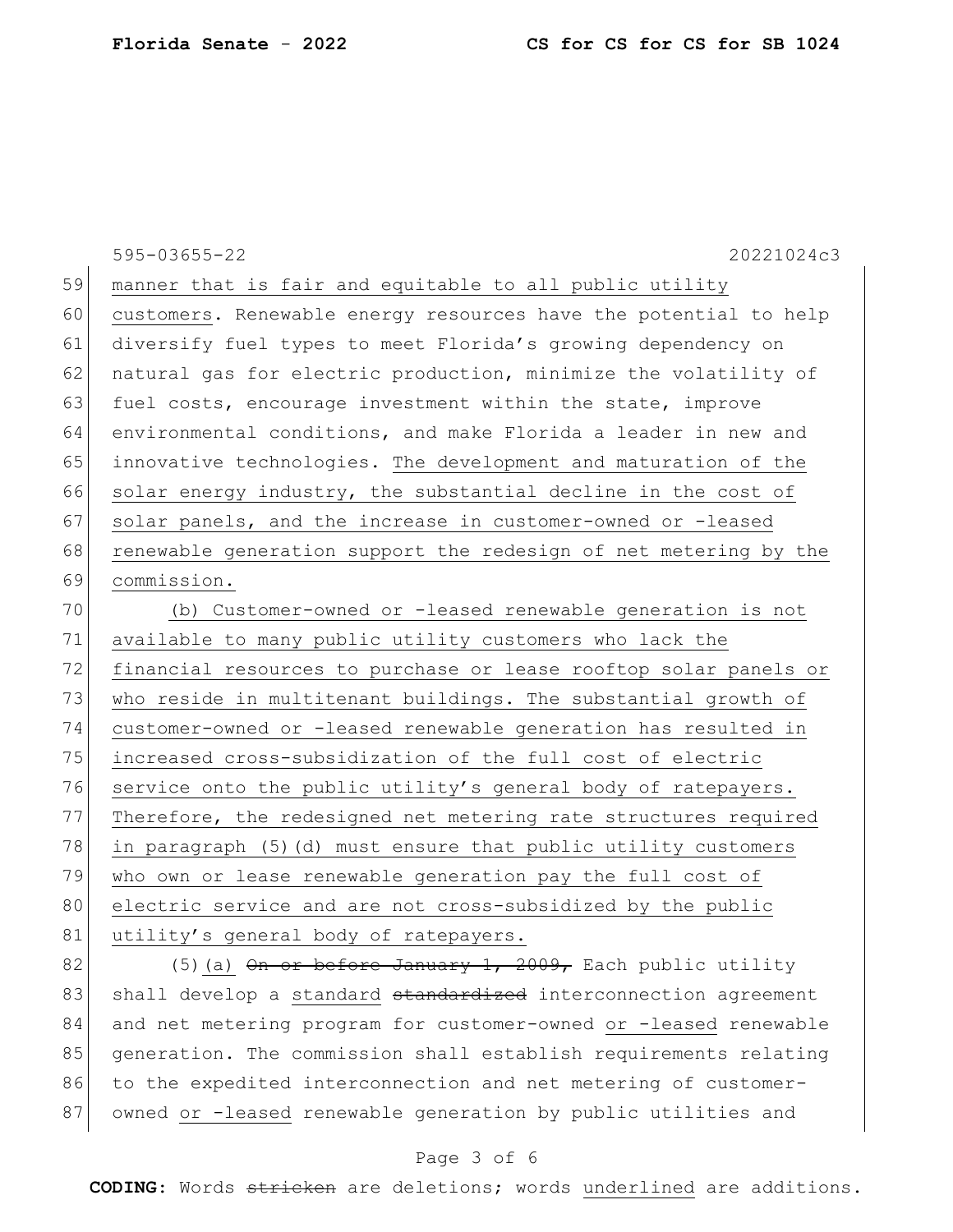|     | $595 - 03655 - 22$<br>20221024c3                                 |
|-----|------------------------------------------------------------------|
| 88  | shall may adopt new rules to administer this section.            |
| 89  | (b) Effective January 1, 2024, public utility net metering       |
| 90  | programs for customer-owned or -leased renewable generation must |
| 91  | provide that:                                                    |
| 92  | 1. Electricity used by the customer in excess of the             |
| 93  | generation supplied by customer-owned or -leased renewable       |
| 94  | generation is billed by the public utility in accordance with    |
| 95  | normal billing practices; and                                    |
| 96  | 2. Excess customer-owned or -leased renewable generation         |
| 97  | delivered to the public utility's electric grid during the       |
| 98  | customer's reqular billing cycle is credited to the customer's   |
| 99  | energy consumption for the next month's billing cycle as         |
| 100 | follows:                                                         |
| 101 | a. For energy credits produced from customer-owned or -          |
| 102 | leased renewable generation for which a standard interconnection |
| 103 | agreement is executed by both parties during calendar years 2024 |
| 104 | and 2025, the customer's energy usage is offset by 75 percent of |
| 105 | the amount credited.                                             |
| 106 | b. For energy credits produced from customer-owned or -          |
| 107 | leased renewable generation for which a standard interconnection |
| 108 | agreement is executed by both parties during calendar years 2026 |
| 109 | and 2027, the customer's energy usage is offset by 50 percent of |
| 110 | the amount credited.                                             |
| 111 | (c) A public utility customer who owns or leases renewable       |
| 112 | generation for which a standard interconnection agreement is     |
| 113 | executed by both parties before December 31, 2023, is granted 20 |
| 114 | years to continue to use the net metering rate design and rates  |
| 115 | that applied at the time the standard interconnection agreement  |
| 116 | was executed by both parties. This paragraph applies to          |
|     |                                                                  |

# Page 4 of 6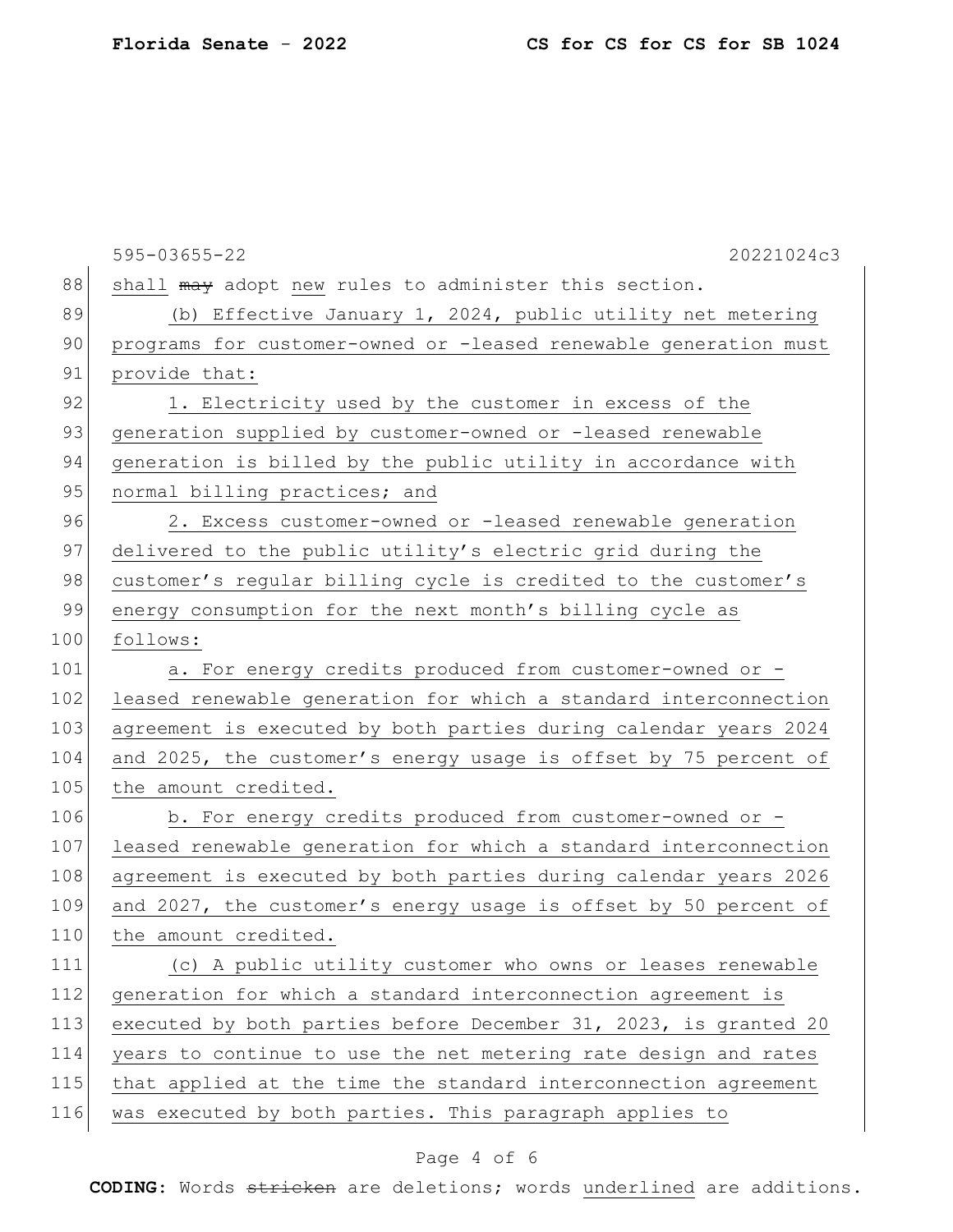|     | 595-03655-22<br>20221024c3                                      |
|-----|-----------------------------------------------------------------|
| 117 | customers who purchase or lease real property upon which        |
| 118 | customer-owned or -leased renewable generation is installed for |
| 119 | all or part of that 20-year period.                             |
| 120 | (d) The commission shall adopt subsequent rules to become       |
| 121 | effective January 1, 2028, which establish a new program design |
| 122 | for customer-owned or -leased renewable generation for which a  |
| 123 | standard interconnection agreement was executed by both parties |
| 124 | on or after January 1, 2028. The new program design must comply |
| 125 | with the following criteria:                                    |
| 126 | 1. Each public utility customer who owns or leases              |
| 127 | renewable generation must pay the full cost of electric service |
| 128 | and may not be subsidized by the public utility's general body  |
| 129 | of ratepayers after December 31, 2027.                          |
| 130 | 2. All energy delivered by the public utility must be           |
| 131 | purchased at the public utility's applicable retail rate, and   |
| 132 | all energy delivered by the customer-owned or -leased renewable |
| 133 | generation to the public utility must be credited to the        |
| 134 | customer at the public utility's full avoided costs.            |
| 135 | 3. The commission shall establish revised guidelines for        |
| 136 | net metering credits, netting intervals, fees, and charges as   |
| 137 | described herein, so as to ensure that the renewable generation |
| 138 | subsidy is zero by January 1, 2028.                             |
| 139 | (e) After the effective date of the subsequent net metering     |
| 140 | rules described in paragraph (d), a public utility may petition |
| 141 | the commission for approval to impose fixed charges, including  |
| 142 | base facilities charges, electric grid access fees, or monthly  |
| 143 | minimum bills, to help ensure that the public utility recovers  |
| 144 | the fixed costs of serving customers who engage in net metering |
| 145 | and that the general body of public utility ratepayers does not |

# Page 5 of 6